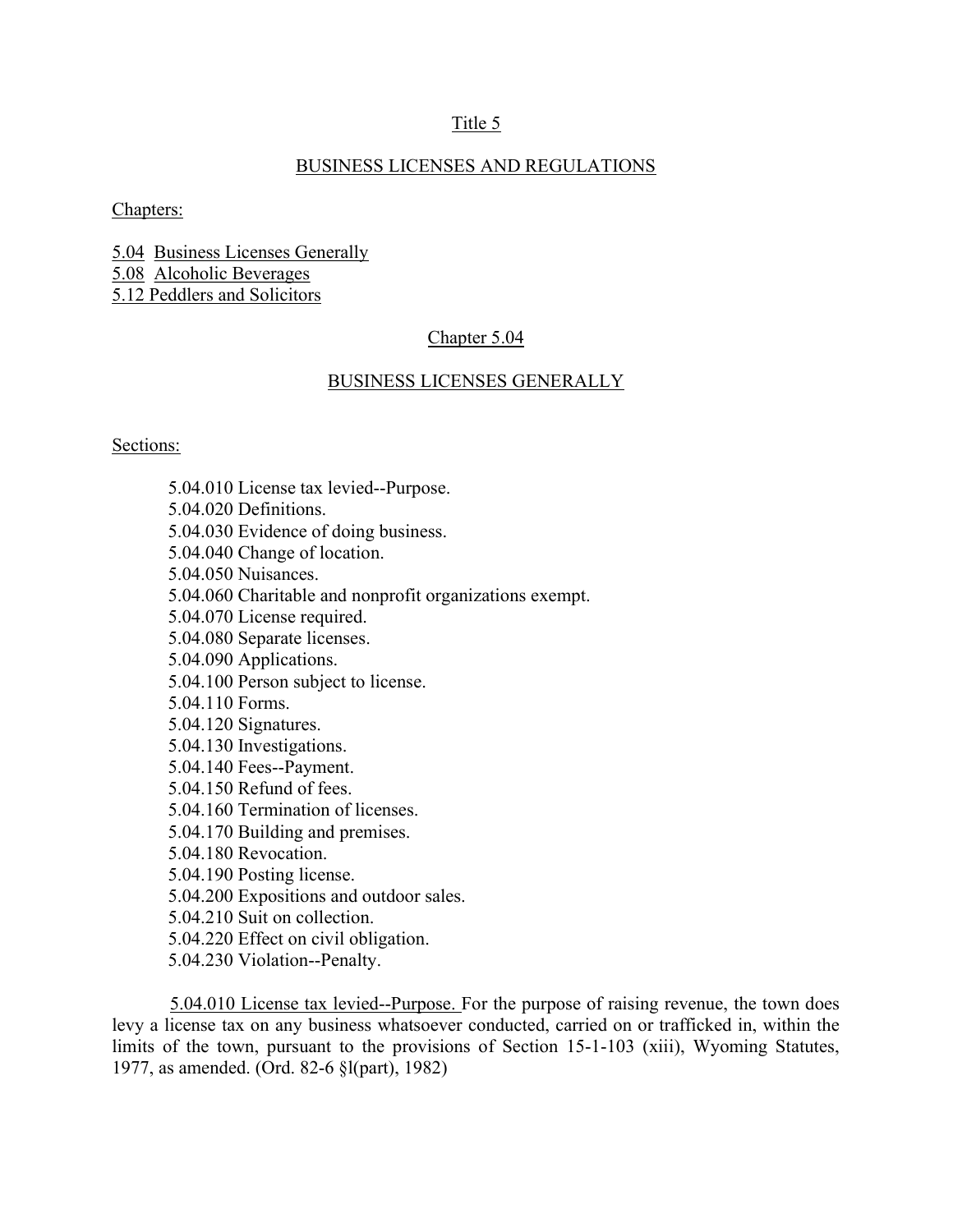5.04.020 Definitions. For the purposes of this chapter; 5.04.030--5.04.040

"Business" includes all and every kind of lawful business trade, calling, profession, or occupation.

"Fixed place of business" is the premises within the town where a business is continuously conducted from day to day and regularly kept open for the purpose of said business. For the purpose of this chapter, "regular place of business" has the same meaning as "fixed place of business," as said terms are herein defined, and is not termed a "transient business" whether the person conducting such transient business is or is not a resident of the town.<sup>1</sup>

"Person" means and includes all domestic and foreign corporations, associations, syndicates, joint stock corporations, partnerships of every kind, clubs, business trusts, societies and individuals transacting and carrying on any business in the town other than as an employee.

"Retail business" for the purpose of this chapter is every business conducted for the purpose of selling, or offering for sale, any goods, wares or merchandise, other than as a part of a "wholesale business" as defined in this section.

"Town" means the town of Marbleton.

"Wholesale business" is every business conducted solely for the purpose of selling goods, wares or merchandise in wholesale lots to retail merchants for resale or retail. (Ord. 82-6 §l(part) , 1982)

5.04.030 Evidence of doing business. Whenever any person by the use of signs, circulars, cards, telephone books, or newspapers, advertises, holds out, or represents that he is in business in the town, or when any person holds an active license or permit issued by a governmental agency indicating that he is in business in the town, and such person fails to deny by a sworn statement given to the town clerk that he is not conducting a business in the town, after being requested to do so by the town clerk, then these facts shall be considered prima facie evidence that he is conducting a business in the town. (Ord. 82-6 §l(part) , 1982)

5.04.040 Change of location. The location of any licensed business or occupation, or of any permitted act, may be changed, provided, ten days' notice thereof is given to the town clerk, in the absence of "any provision to the contrary; provided that the building requirements of all town ordinances are complied with. (Ord. 82-6 §l(part), 1982)

5.04.050 Nuisances. No business, licensed or not, shall be conducted or operated as to amount to a nuisance in fact. (Ord. 82-6 §l(part), 1982)

5.04.060 Charitable and nonprofit organizations" exempt. The provisions of this chapter shall not be deemed or construed to require the payment of a license tax to conduct, manage or carry on any business, occupations, event or activity, from any institution or organization which is conducted, managed or carried on for the benefit of religious, charitable, philanthropic or educational purposes; provided that convincing evidence is furnished to the town clerk which establishes that the organization has been granted or qualifies for such status under regulations promulgated by the United States Department of Treasury, Internal Revenue Service. (Ord. 82-6

<sup>1</sup> Editor's Note: The definition for "regular place of business" was amended during the codification process at the instruction of the town attorney"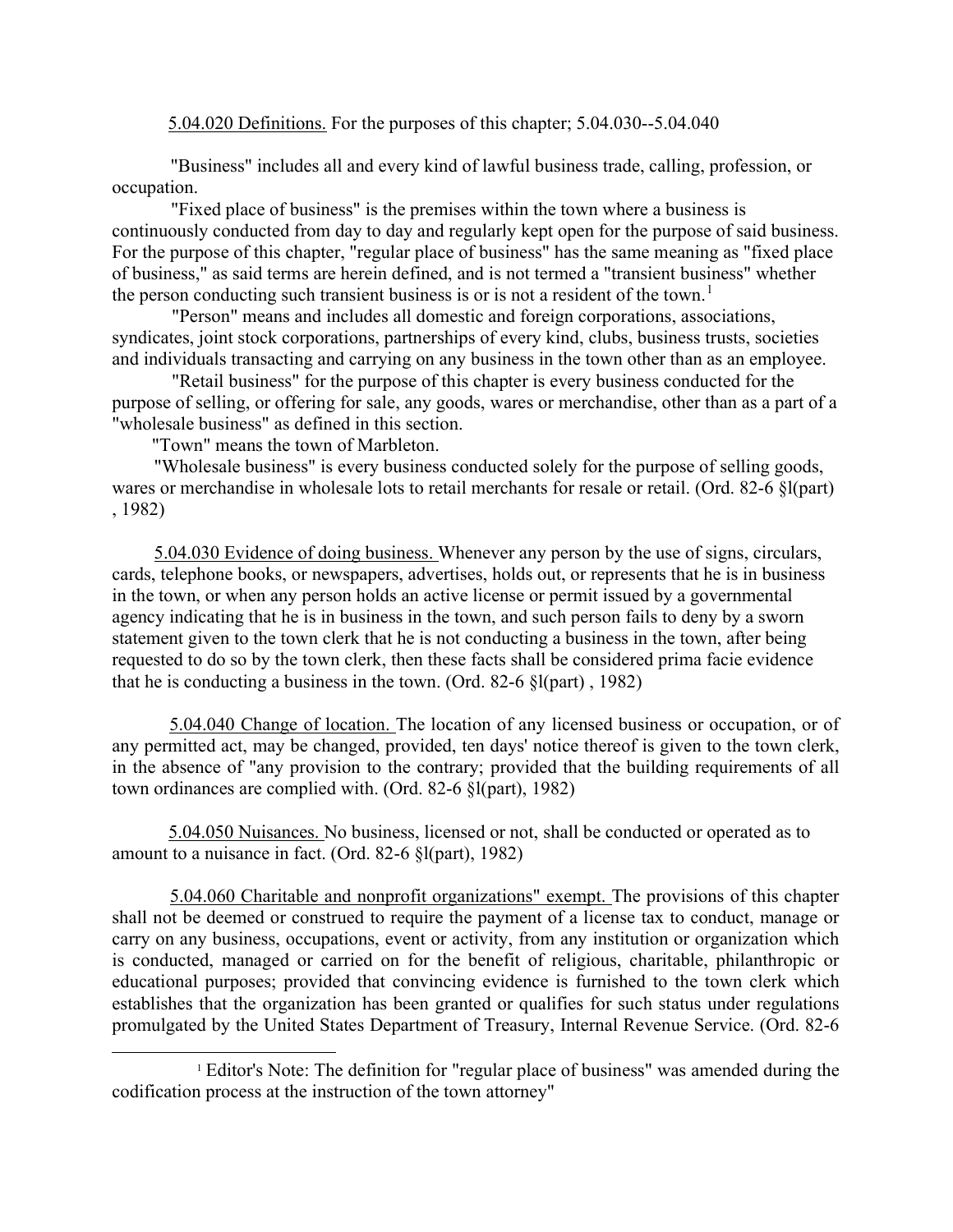§l(part), 1982)

5.04.070 License required. It is unlawful for any person or agent, clerk or employee, either for himself or for any other person, or for anybody, corporation, or otherwise, to commence or carry on any kind of lawful business, trade, calling, profession or occupation in the town, without first having procured a license from the town to do so or without complying with any and all regulations of such business, trade, calling, profession or occupation contained in this chapter. (Ord. 82-6 §l(part), 1982)

5.04.080 Separate licenses. A separate license must be obtained for each branch, establishment or separate place of business in which the business is carried on. Except as otherwise provided, a separate license must be obtained for each kind or class of business carried on at one location or within one building. In the event that more than one business is being carried on at one location or in one building and the businesses are owned by the same person, the license fees for such businesses shall be determined as follows:

A. The applicant shall pay a basic fee which is equal to the highest license fee required for anyone of the businesses;

B. The applicant shall pay an additional ten dollars for every other business owned by him and located in the same building or in the same location. (Ord. 82-6 §l(part), 1982)

5.04.090 Applications. Applications for all licenses and permits required by this chapter shall be made in writing to the town clerk in the absence of provision of the contrary. Each application shall state the name of the applicant, the permit or license desired, the location to be used, if any, the time covered and the fee to be paid; and each application shall contain such additional information as may be required for the proper guidance of the town officials in the issuing of the permit or license applied for. (Ord. 82-6 §l(part), 1982)

5.04.100 Person subject to license. Whenever a license is required for the maintenance, operation or conduct of any business or establishment, or for doing business or engaging in any activity or occupation, any person or corporation shall be subject to the requirement if by himself or through an agent, employee or partner, he holds himself forth as being engaged in the business or occupation; or solicits patronage therefor, actively or passively; or performs or attempts to perform any part of such business or occupation in the town. (Ord. 82-6 §l(part), 1982)

5.04.110 Forms. Forms for all licenses and permits, and applications therefor, shall be prepared and kept in file by the town clerk. (Ord. 82-6 §l(part), 1982)

5.04.120 Signatures. Each license or permit issued shall bear the signatures of the mayor and the town clerk in the absence of any provision to the contrary. (Ord. 826 §l(part), 1982)

/5.04.130 Investigations. Upon the receipt of an application for a license or permit where ordinances of the town necessitate an inspection or investigation before the issuance of such permit or license, the town clerk shall refer such application to the proper officer for making such investigation within seventy-two hours of the time of such receipt. The officer charged with the duty of making the investigation or inspection shall make a report there-on, favorable or otherwise, within ten days after receiving the application or a copy thereof. The building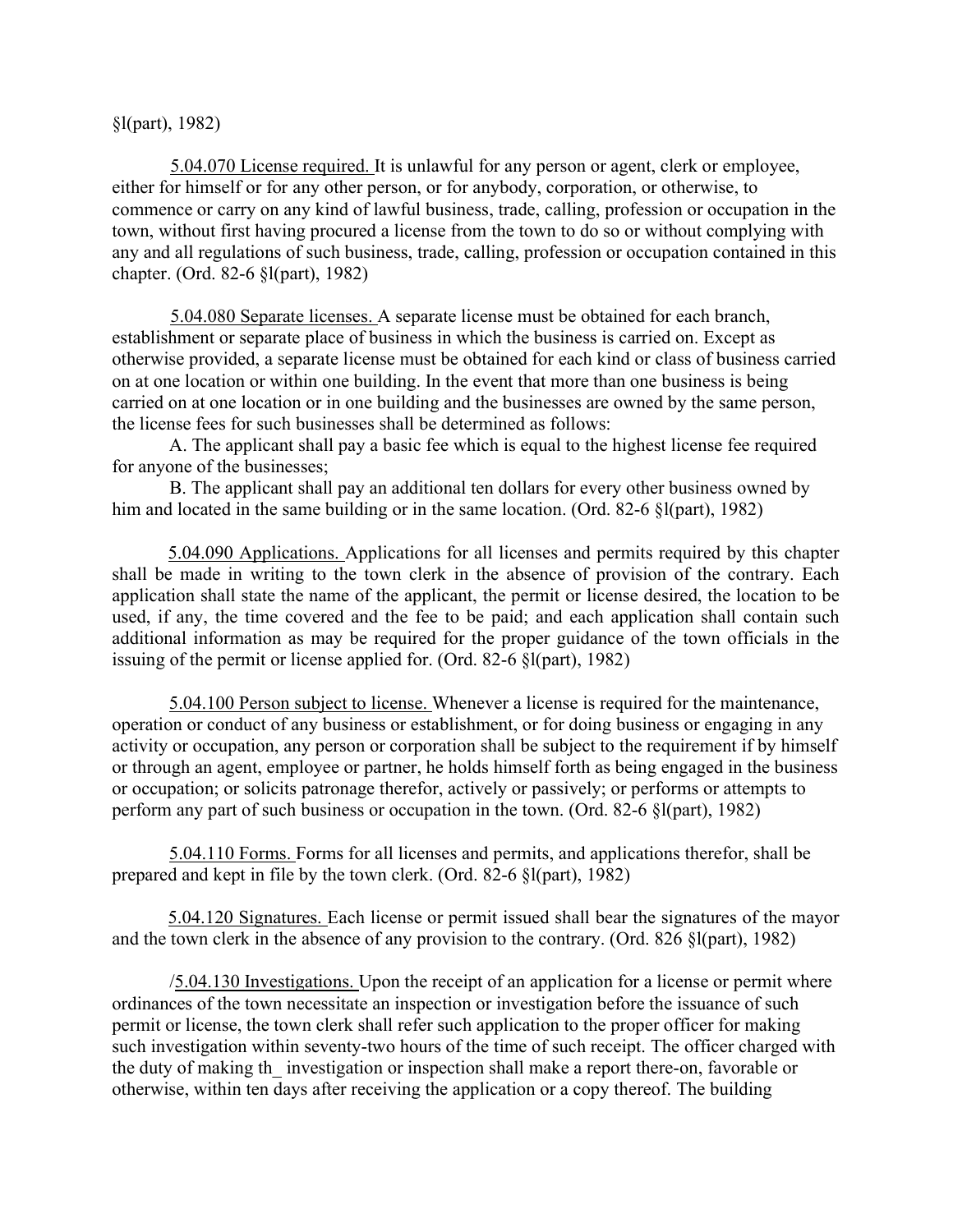inspector or other appropriate official shall make or cause to be made any such inspections relative to the construction of buildings or other structures. All other investigations except where otherwise provided shall be made by the chief of police or by some other officer designated by the mayor. (Ord. 82-6 §l(part), 1982)

\_5.04.140 Fees--Pavment. In the absence of a provision to the contrary, all fees and charges for licenses or permits shall be paid in advance at the time application therefor is made to the town clerk. When an applicant has not engaged in the business until after the expiration of part of the current license year, the license fee shall be prorated by quarters and the fee paid for each quarter or fraction thereof during which the business has been or will be conducted. Except as otherwise provided, all license fees shall become a part of the corporate fund.

A. The amount of the license fee levied on each trade, profession, agency, business or other subject shall be as are determined by the town council from time to time. Such schedules shall be as established by resolution and shall be deemed to be a part of this chapter as if set out herein in their entirety.

B. Any such schedule of license taxes shall be maintained on file in the office of the town clerk where they shall be available for public inspection during the regular office hours of the town clerk. (Ord. 82-6 §l(part), 1982)

5.04.150 Refund of fees. No refund shall be made to any licensee by reason of discontinuance of any business licensed under this chapter or other ordinances of the town or for any other reason whatsoever. (Ord. 82-6 §l(part), 1982)

\_5.04.160 Termination of licenses. All annual licenses shall terminate on January 31st of each year where no provision to the contrary is made. The town clerk shall mail to all licensees of the town a statement of the time of expiration of the license held by the licensee two weeks prior to the date of such expiration; provided, that a failure to send out such notice or the failure of the licensee to receive it shall not excuse the licensee from a failure to obtain a new license, or a renewal thereof, nor shall it be a defense in an action for operation without a license. No delinquent license shall be renewed after January 31st, until the licensee shall pay to the town clerk, in addition to the renewal license fee, a penalty for delinquency in an amount as may be set by the town council. (Ord. 82-6 §l(part), 1982)

5.04.170 Building and premises. No license shall be issued for the conduct of any business, and no permit shall be issued for any thing, or act, if the premises and building to be used for the purpose do not fully comply with all requirements of the town. No such license or permit shall be issued for the conduct of any business or performance of any act which would involve a violation of the zoning title of the town. (Ord. 82-6 §l(part), 1982)

,5.04.180 Revocation. Any license or permit may be revoked by the mayor at any time during the life of such license or permit for any violation by the licensee permittee of the ordinance provisions relating to the license or permit, the subject matter of the license or permit, or to the premises occupied; such revocation may be in addition to any fine imposed. (Ord. 82-6 §l(part), 1982)

5.04.190 Posting License. It shall be the duty of any person conducting a licensed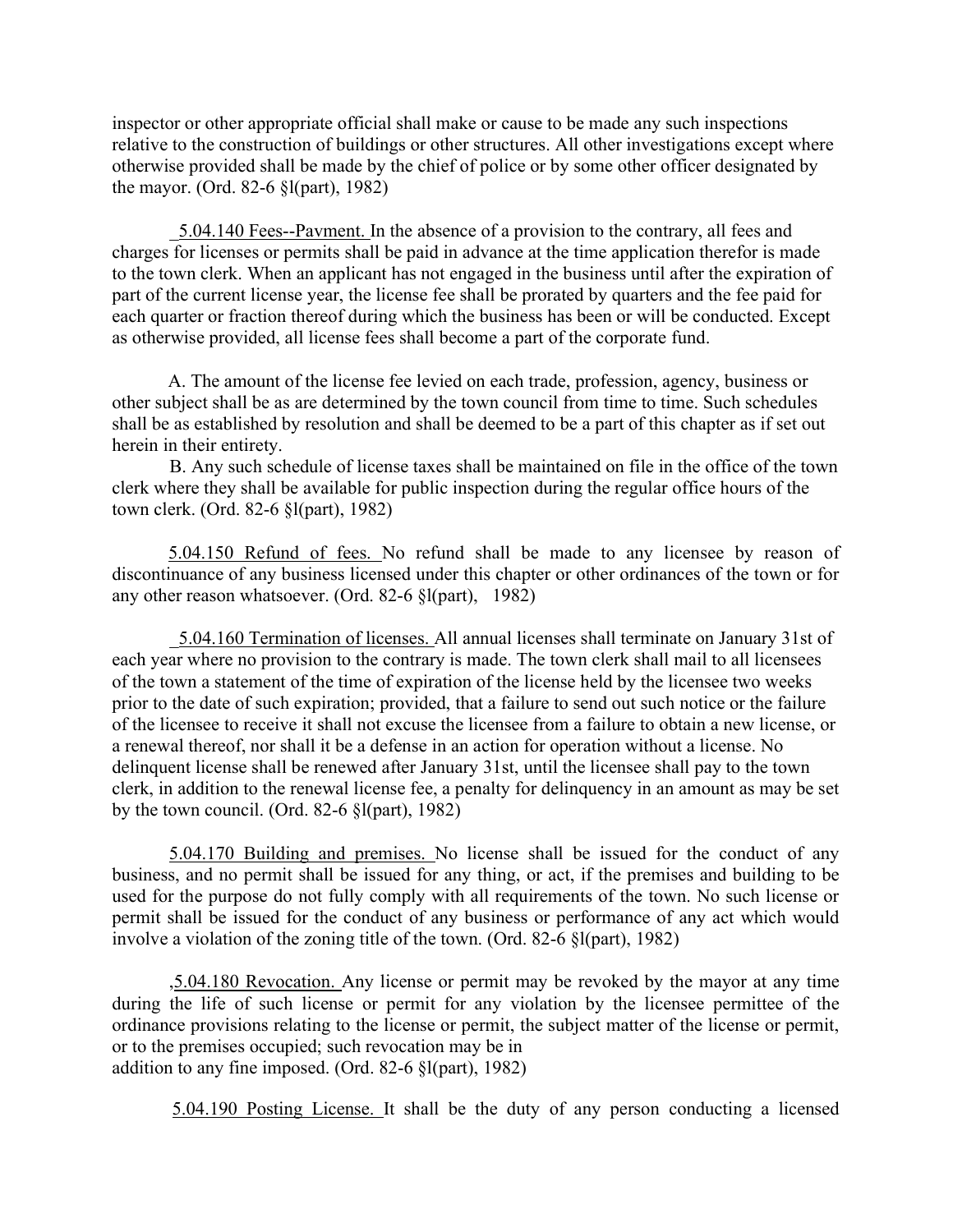business in the town to keep his license posted in a prominent place on the premises used for such business at all times. (Ord. 82-6 §l(part), 1982)

5.04.200 Expositions and outdoor sales. Notwith-standing the other provisions of this chapter any person engaged in the business of conducting an exposition, exhibit, or sale, of any merchandise or product, including artifacts and art objects, on or along any sidewalk or on any public property, shall pay a business license fee of one hundred dollars for each day that said exposition,

exhibit,or sale is conducted.(Ord. 82-6 §l(part),1982)

5.04.210 Suit on collection. The town attorney may sue for the recovery of business license fees imposed by this chapter whenever any of the fees remain due and unpaid. If for any reason the tax is not paid when due, in each year, interest shall be charged at the highest rate allowed by law on the amount of the tax, and an additional penalty of twenty-five percent of the amount of the unpaid business license fee for each month or fraction thereof during which the business license fee remains unpaid shall be added and collected. Where suit is brought for the recovery of any such business license fee, the person liable therefore shall, in addition, be liable for attorney's fees and costs of collection, plus interest and penalties herein imposed. (Ord. 82-6 §l(part), 1982)

5.04.220 Effect on civil obligation. The conviction and punishment of any person for transacting any business without a license shall not excuse or exempt such person from the payment of such business license fee due or unpaid at the time of such conviction and nothing herein shall prevent a criminal prosecution for any violation of the provisions of this chapter. (Ord. 82-6 §l(part), 1982)

5.04.230 Violation--Penaltv. In addition to the other penalties provided for in this chapter, whoever makes any false or untrue statements on his application, or who refuses to permit inspection of his business premises when required by this chapter, and whoever fails or refuses to procure a business license tax when so required by this chapter, or fails to keep his business license conspicuously posted at his place of business as herein required, or any person who in any manner violates any of the provisions of this chapter, is guilty of a misdemeanor and upon conviction thereof, shall be subject to a fine not exceeding seven hundred fifty dollars to which fine may be added costs. (Ord. 82-6 §l(part), 1982)

# Chapter 5.08 ALCOHOLIC BEVERAGES

## Sections:

| 5.08.010 | Declaration of policy.           |
|----------|----------------------------------|
| 5.08.020 | Definitions.                     |
| 5.08.030 | Town to regulate liquor traffic. |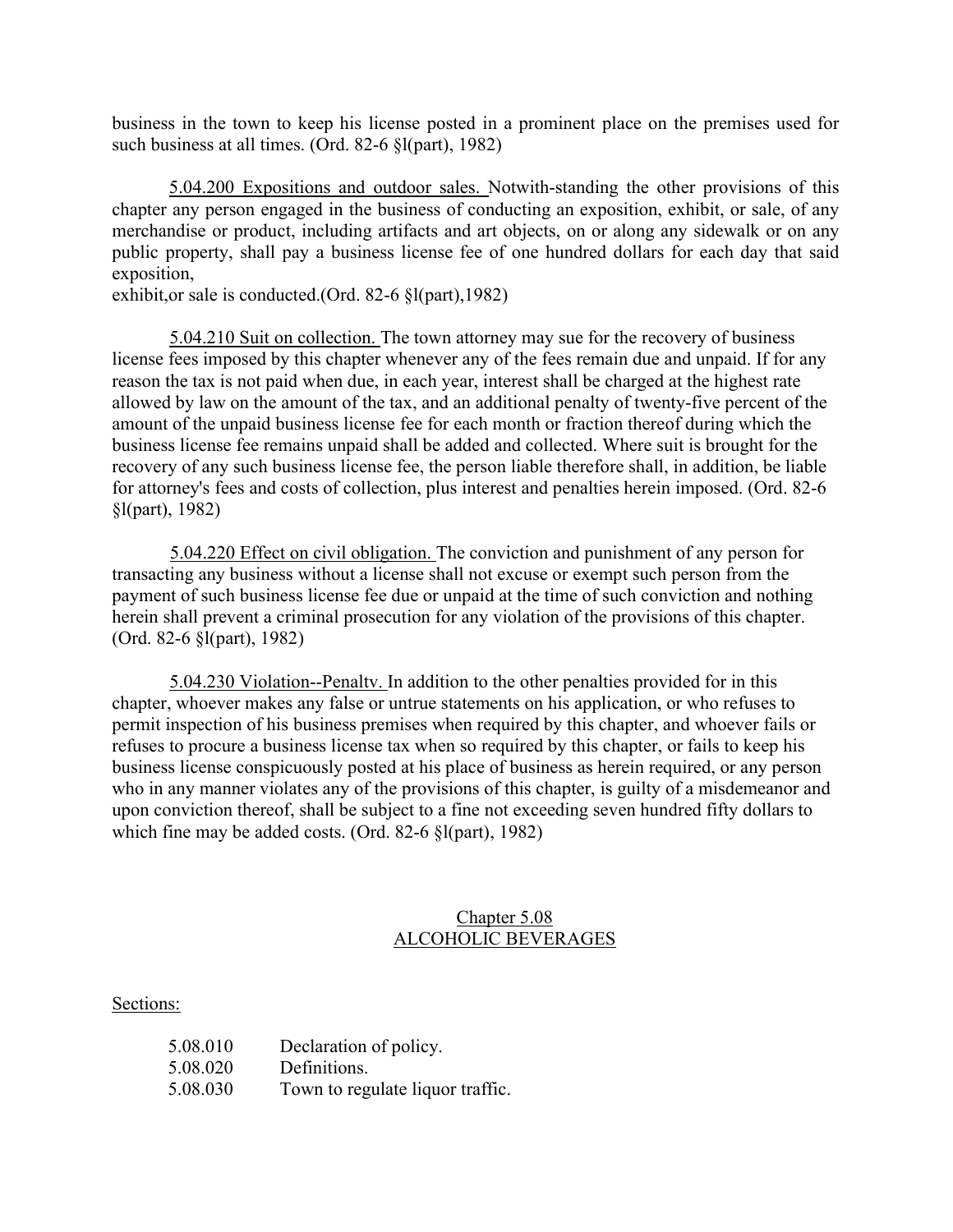| Liquor licenses.                            |
|---------------------------------------------|
| Application for license.                    |
| Publication of notice.                      |
| Issuance of license.                        |
| License a personal privilege.               |
| Transfer, renewal, or modification License. |
| Sale to habitual drunkard.                  |
| Limitation on sale to one person.           |
| Liquor license fee.                         |
| Special malt beverage permit.               |
| No sale on credit.                          |
| Notice of complaint                         |
| Possession of federal tax stamp.            |
| Closing hours.                              |
| Evacuation.                                 |
| Duty of prosecuting attorney.               |
| Revocation of license--Grounds.             |
| Special alcoholic beverage permit.          |
| Pharmacists--Sale by.                       |
| Applicability of state statutes.            |
|                                             |

5.08.010 Declaration of policy. For the protection of the welfare, health, peace, morals and safety of the residents of the town, it is declared to be a public policy of the town that the traffic in spirituous, fermented and malt liquor should be regulated to the extent of prohibiting all traffic therein except as hereinafter provided. No sale at retail of such liquors may be consummated in this town except in compliance with the provisions of this chapter. (Prior code §3-201)

5.08.020 Definitions. Unless the context indicates otherwise, words and phrases in this chapter shall have the meanings indicated in this section:

"Alcoholic beverage permit" means the authority under which the sale of alcoholic beverages is authorized to hospitals, religious organizations, physicians and dentists. "Club" means a fraternal organization not including college fraternities, labor unions or

associations organized for commercial purposes or profit, which is a

of and holds a charter from a national organization and .which owns or leases a building or space for the use and accommodation of its members.

"Drug store" means a suitable space in a building kept, used, maintained advertised and held out to the public to be a place where drugs and medicines are sold and prescriptions compounded and where a registered pharmacist is regularly employed.

"Intoxicating liquor," "alcoholic liquor" and "spirituous liquor" are construed as synonymous in meaning and definition and mean any spirituous or fermented fluid, substance or compound other than malt beverage intended for beverage purposes which contains more than one percent alcohol by volume.

"Limited retail liquor license" means the authority under which private clubs shall be permitted to sell alcoholic and/or malt beverages.

"Malt beverage" means any fluid of any kind or de-scription manufactured from malt,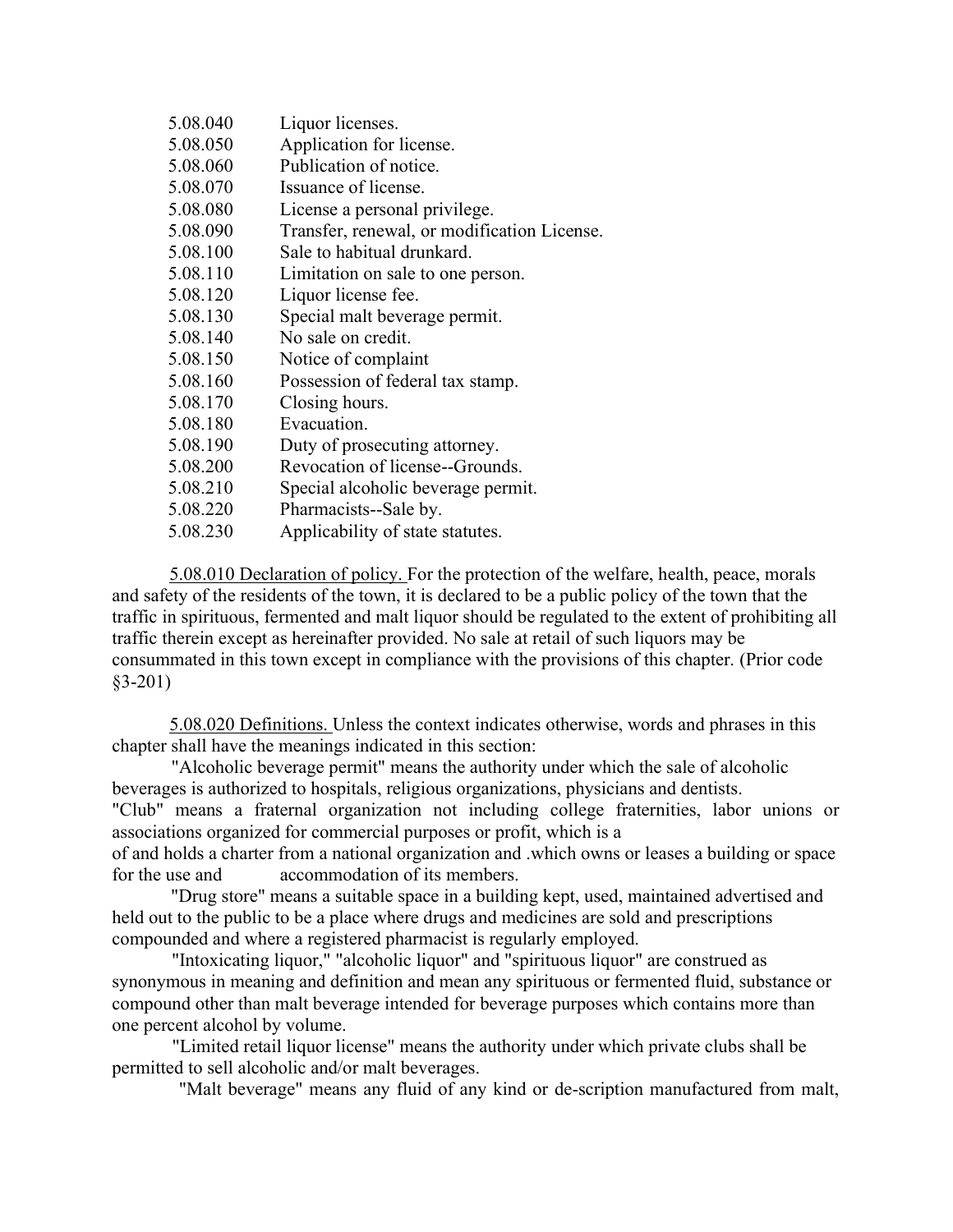wholly or in part, or from any substitute therefor containing more than one percent of alcohol by volume.

"Malt beverage permit" means the authority under which the sale of malt beverages is authorized for specifically limited periods.

"Original package" means any bottle, flask, jug, cask, barrel, keg, hogshead or other receptacle or container used, corked or capped, sealed or labelled by the manufacturer of alcoholic beverages containing any alcoholic beverage.

 "Person" means and includes any individual person, partnership, corporation or association.

"Restaurant" means a suitable space in a building kept, used, maintained, advertised and held out to the public to be a place where meals are prepared and served, such space being provided with such adequate kitchen and dining room equipment and capacity and. having employed therein such number and kinds of employees for preparing, cooking and serving meals for guests as shall satisfy the town council that such space is intended for use primarily as a place for preparing, cooking and serving meals and that the chief source of revenue to be derived from the operation of such place shall be from preparation, cooking and serving of meals and not from the sale of' alcoholic or malt beverages.

"Retailer" means a person who sells or offers for sale any alcoholic or malt beverage for use or consumption and not for resale.

 "Sell or sale" means and includes offering for sale, trafficking in, bartering, delivering for value, exchanging for goods or in any way other than purely gratuitously, and delivery of any alcoholic and/or malt beverage made otherwise than by gift shall constitute a sale.

 "Wholesaler" means any person except the Wyoming Liquor Commission, who sells or offers for sale any alcoholic or malt beverage to a retailer. (Ord. 91-17 §1, 1991; Ord. 88-3 §1, 1988; prior code §3-202)

5.08.030 Town to regulate liquor traffic. The town shall regulate, prohibit or license the sale of alcoholic and/or malt beverages within the town limits under the provisions of this chapter. (Prior code §3-203)

5.08.040 Liquor licenses. The town council may issue two retail liquor licenses and such restaurant liquor licenses as authorized by law; provided, however, that the town council may make application to the Wyoming Liquor Commission for additional licenses to be granted, and after receiving approval and consent from that forum, the town council may grant such additional licenses as proper investigation and public hearing may disclose to be expedient or necessary. The town council shall not issue more than one liquor license to anyone person. (Ord. 88-3 §3, 1988)

5.08.050 Application for license. Any person desiring a retail liquor license under this chapter shall apply to the town council for the same. Such application shall be made on a form prepared by the Attorney General of the state. Among other things, the application shall contain a description in detail of the place within which alcoholic beverages will be sold, and a description of the location of said premises. (Prior code §3-205)

5.08.060 Publication of notice. Upon receipt of an application for a retail liquor license,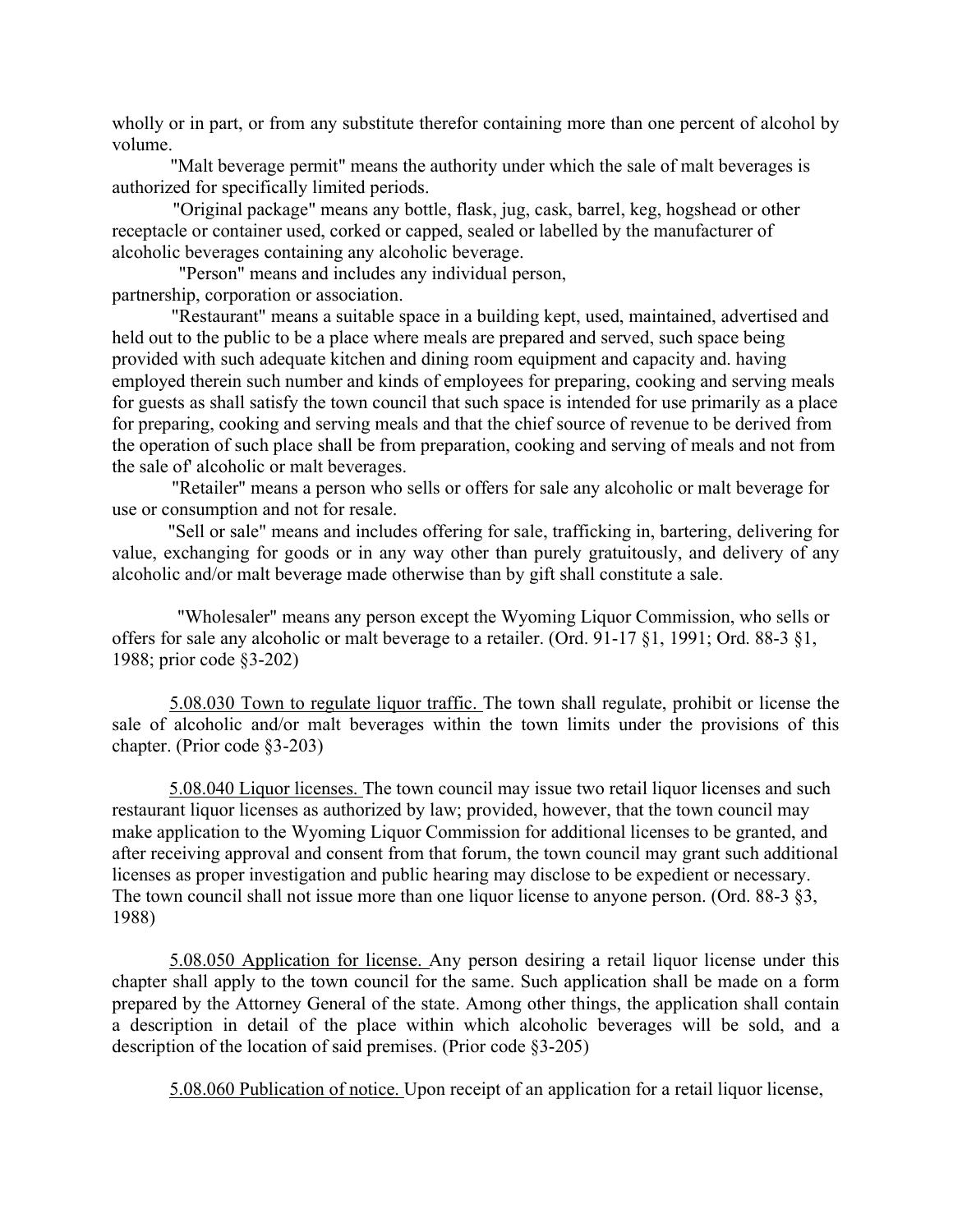the town clerk shall promptly publish once a week for four consecutive weeks in a newspaper of general circulation in the town, and also display conspicuously on the premises in which the applicant desires to use the license, a notice that such applicant has made application for a license and that protests against the issuance of such a license to the applicant will be heard at a time certain which is stated in the notice. (Prior code §3-206)

5.08.070 Issuance of license. After the notice time has expired and the public hearing has been held, a license may be issued by the town council, signed by the mayor and attested by the town clerk. The name of the licensee, a description of the place in which the alcoholic or malt beverages may be sold, the date of issuance, the amount of the license fee, and indication that the same has been paid shall appear on the face of the license. Each licensee shall display his license in a conspicuous place in the licensed premises. (Prior code §3-207) 5.08.080--5.08.130

 5.08.080 License a personal privilege. A retail liquor license shall be a personal privilege, good for one year unless sooner revoked. (Prior code §3-208)

5.08.090 Transfer, renewal or modification of license. In the event of a major loss or damage to the licensed premises by an unforeseen natural cause, the license may be renewed on different premises on the same basis as an original application except for the payment of license fee, which renewed license shall expire as of even date with the original license. No license shall be transferred, sold, assigned, or used for any place not described in the license at the time of issuance, without the filing of a new application, the publication of notice, and the official approving action of the town council. Such a renewed license shall not be assessed a new license fee. Upon the expiration of any license, the owner thereof shall have a preference right to a new license, if such license may then be granted under the provisions of this chapter. (Prior code §3- 209)

5.08.100 Sale to habitual drunkard. No holder of a license issued under the provisions of this chapter, or the servant, employee or agent of such holder, shall sell, give or deliver alcoholic and/or malt beverages to any habitual drunkard or incompetent person, nor shall the holder of any retail liquor license or his servant, agent or employee, permit any such person to enter or remain in a place in which he sells intoxicating malt beverages or liquors. (Prior code §3-210)

5.08.110 Limitation on sale to one person. Not more than eight gallons of malt beverages nor more than three gallons of intoxicating liquor may be sold to anyone person in anyone day. (Prior code §3-211)

5.08.120 Liquor license fee. A. Every person holding a liquor license pursuant to the provisions of this chapter shall pay annually in advance for such liense the following fee.

1. Retail liquor license, one thousand fivr hundred dollars;

2. Restaurant liquor license, one thousand dollars.

.

 B. All license fees paid under this chapter shall be deposited in the town treasury. (Ord. 88-3 §5, 1988)

5.08.130 Special malt beverage permit. A special malt beverage permit may be issued to any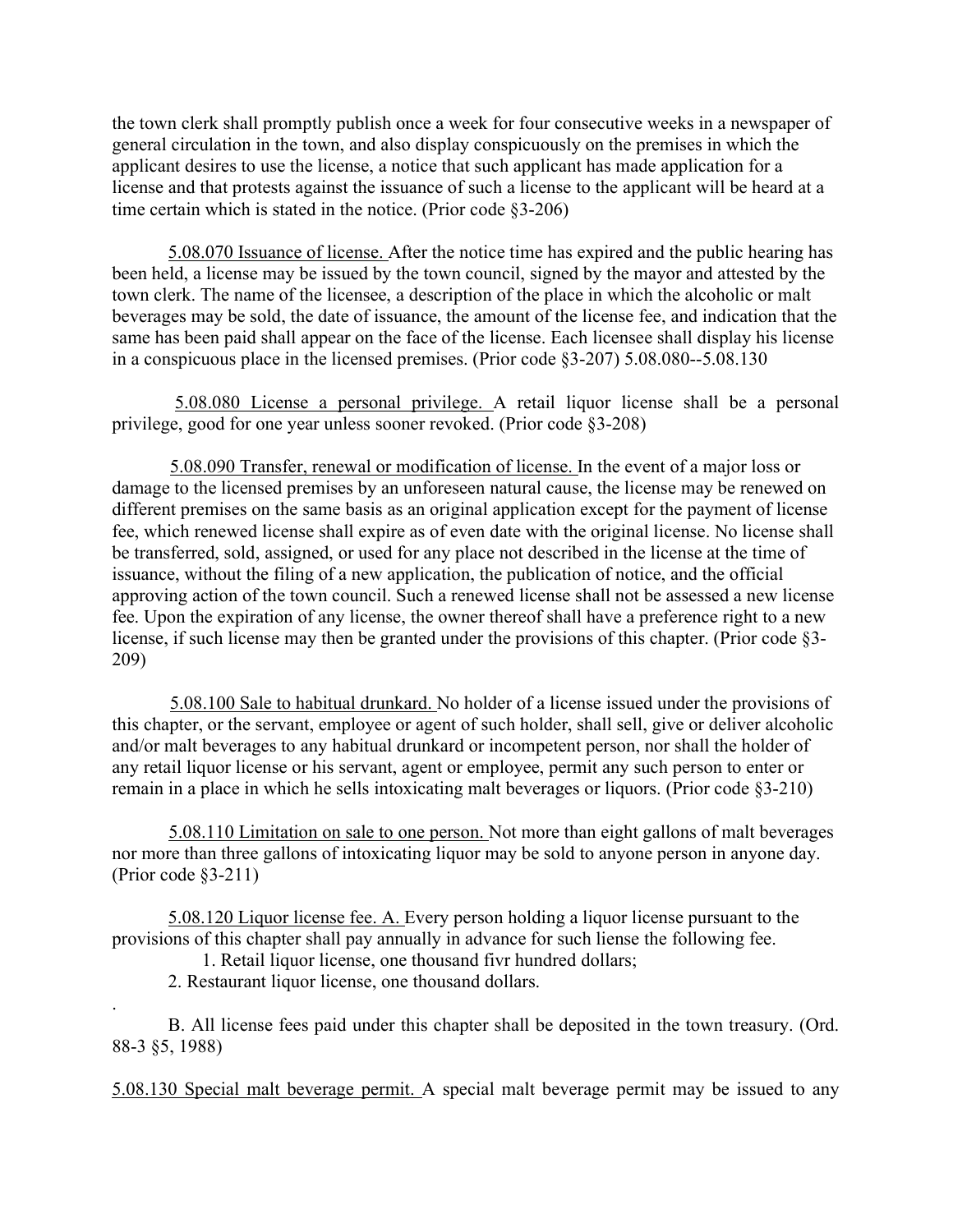responsible person or organization for the sale of malt beverages only at a public bazaar, fair, rodeo or similar public gathering. No person or organization holding such permit shall sell any alcoholic liquor on the premises described in the permit. The permit shall be issued only for the day or days named therein, and it shall not authorize the sale of malt beverages on the premises described for more than six days by anyone person or organization in any single twelvemonth period. The permit may be issued by the town council without notice of the application for such permit. The town council may set the fee for such permit in an amount not less than ten dollars nor more than one hundred dollars per twenty-four hour period, payable to the treasury of the town. (Ord. 91-7 §1, 1991: prior code §3-213)

5.08.140 No sale on credit. No liquor retailer shall sell any alcoholic and/or malt beverage under this chapter to any person, firm, or corporation on credit. Upon proper proof of the violation of this provision, the town council shall have the power and authority to revoke the retail liquor license for such person. (Prior code §3-214)

5.08.150 Notice of complaint. Whenever the parent or guardian of any minor child, or any town, county, or state officer; shall notify any licensee or permittee in writing that a person liable for said minor's support is neglecting to provide support for said minor, the licensee or permittee so notified shall not thereafter sell, give or deliver any intoxicating liquor or malt beverage to such person so liable. (Ord. 91-18" §1, 1991)

5.08.160 Possession of federal tax stamp. The possession of a special tax stamp from the government of the United States, authorizing the sale of any alcoholic beverage as defined in this chapter, by a person not licensed by this chapter, shall be prima facie evidence that the person so holding is selling in violation hereof. The original or certified copy of such special tax stamp, verified by the proper authorities shall be admitted in evidence into the proper court of this town. (Prior code §3-216)

5.08.170 Closing hours. All businesses holding a liquor license may only conduct sales of alcoholic beverages during the hours of and between six o'clock (6:00) A.M. and two o'clock (2:00) A.M. These hours of operation may be modified on no more than four (4) days each calendar year by a Resolution or agreement made each year by the Town Council designating those dates during the Town or County fairs , rodeos, pageants, jubilee's, special holidays or similar public gatherings when all licenses may operate their dispensing rooms for up to a period of 24 hours beginning at six (6:00) o'clock A.M. (Ord. 2017-01; 8/14/2017).

5.08.180 Evacuation. All persons not employed by the retail liquor licensee shall be evacuated from the premises on or before the time set in the Wyoming State Statutes for the closing of such businesses. No intoxicating liquor and/or malt beverage shall be dispensed in any manner after said closing hours. (Prior code §3 -218)

5.08.190 Duty of prosecuting attorney. It is the duty of the town attorney of this town to prosecute by complaint in the municipal court all violations of the ordinance codified in this chapter in the manner now provided by law for the prosecution of criminal offenses under the general statutes of this state and the ordinances of the town. (Prior code §3-219)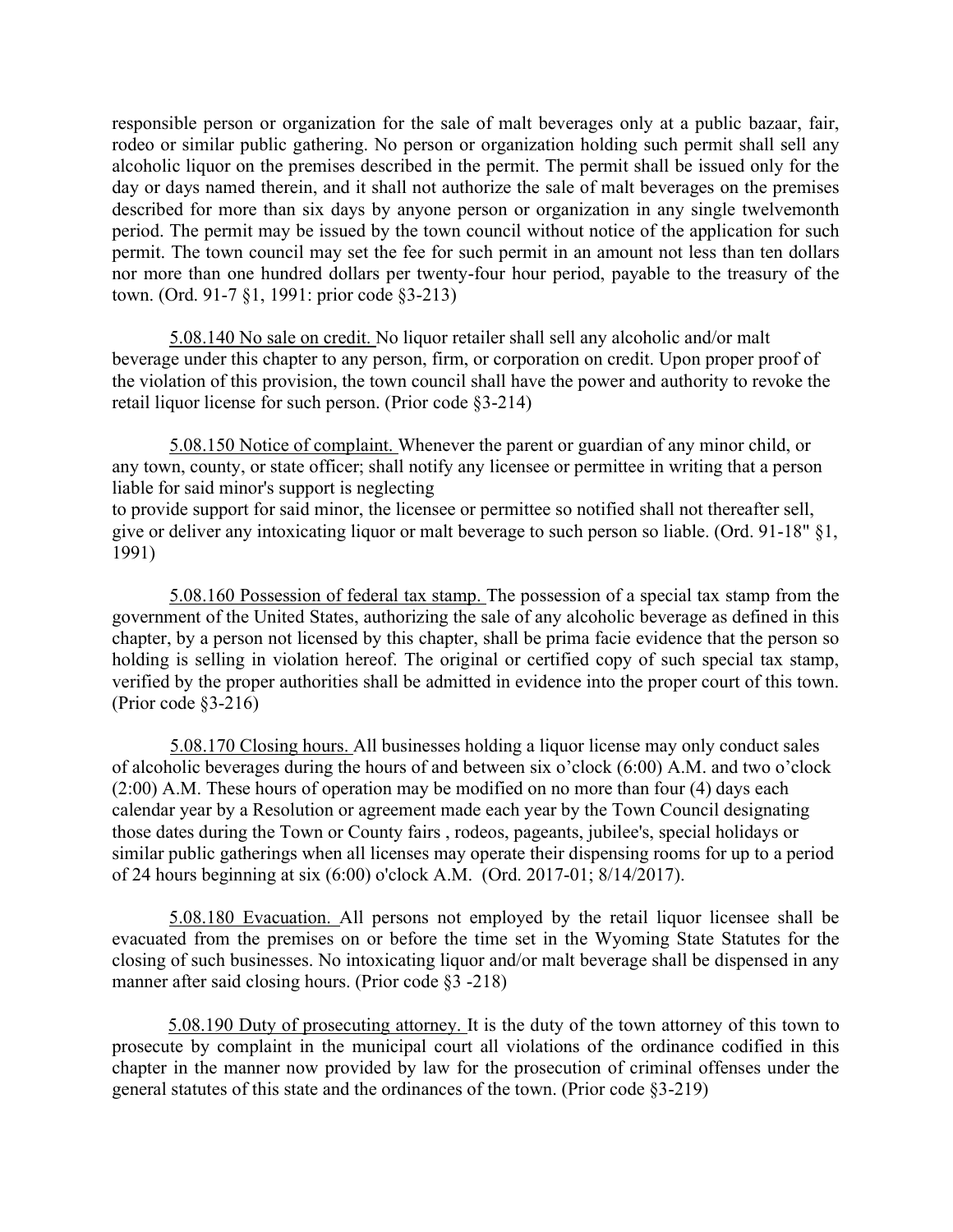5.08.200 Revocation of license--Grounds. The violation of any provision of this chapter or of any statute of the state applicable by any wholesaler, retailer or other licensee shall be sufficient cause for the suspension and

in the case of gross violation the revocation of the retail liquor license granted under the provisions of this chapter. (Prior code §3-220)

5.08.210 Special alcoholic beverage permit. An alcoholic beverage permit shall be required for the purchase or use of alcohol or malt liquors by hospitals, religious organizations and licensed physicians and dentists, but such permit shall not authorize resale, and shall be gratis by the town. (Prior code §3-221)

5.08.220 Pharmacists--Sale by. Licensed pharmacists not holding retail liquor licenses may, with the approval of the Wyoming Liquor Commission, purchase alcohol and/or malt liquor for the purpose of filling bona fide prescriptions written by duly licensed physicians, surgeons and dentists and shall be permitted to fill the same, but no such prescription shall be for more than one quart of such liquor for anyone person in anyone day. (Prior code §3222)

5.08.230 Applicability of state statutes. Nothing herein contained shall be construed to limit or restrict the lawful exercise of any authority or privilege or the imposition of any penalties or controls permitted by the Wyoming State Statutes pertaining to alcoholic beverages and otherwise applicable to the town. (Prior code §3-225)

### Chapter 5.12

## PEDDLERS AND SOLICITORS

Sections:

| 5.12.010 | Soliciting and peddling nuisance.    |
|----------|--------------------------------------|
| 5.12.020 | Invitation shall be deemed nuisance. |
| 5.12.030 | Exclusion.                           |
| 5.12.040 | Town marshal to abate.               |

5.12.010 Soliciting and peddling a nuisance. The practice of going in or upon private residences, business establishments, public buildings and/or offices in the town "by solicitors, peddlers, hawkers, professional men, practitioner healers, health purveyors, photographers, itinerant merchants, 5transient vendors of goods, wares, merchandise, books, pictures, insurance, periodicals, magazines, health aids or anything whatsoever, not having been requested to do so by the owner, manager or occupant of said private residence, business establishment, public building or office, for the purpose of selling or soliciting orders for any such items hereinbefore enumerated, or any other article of whatsoever kind, and for the purpose of disposing of or peddling, selling or hawking the same, is declared to be public nuisance, and punishable as such, as a misdemeanor. (Prior code §3-101)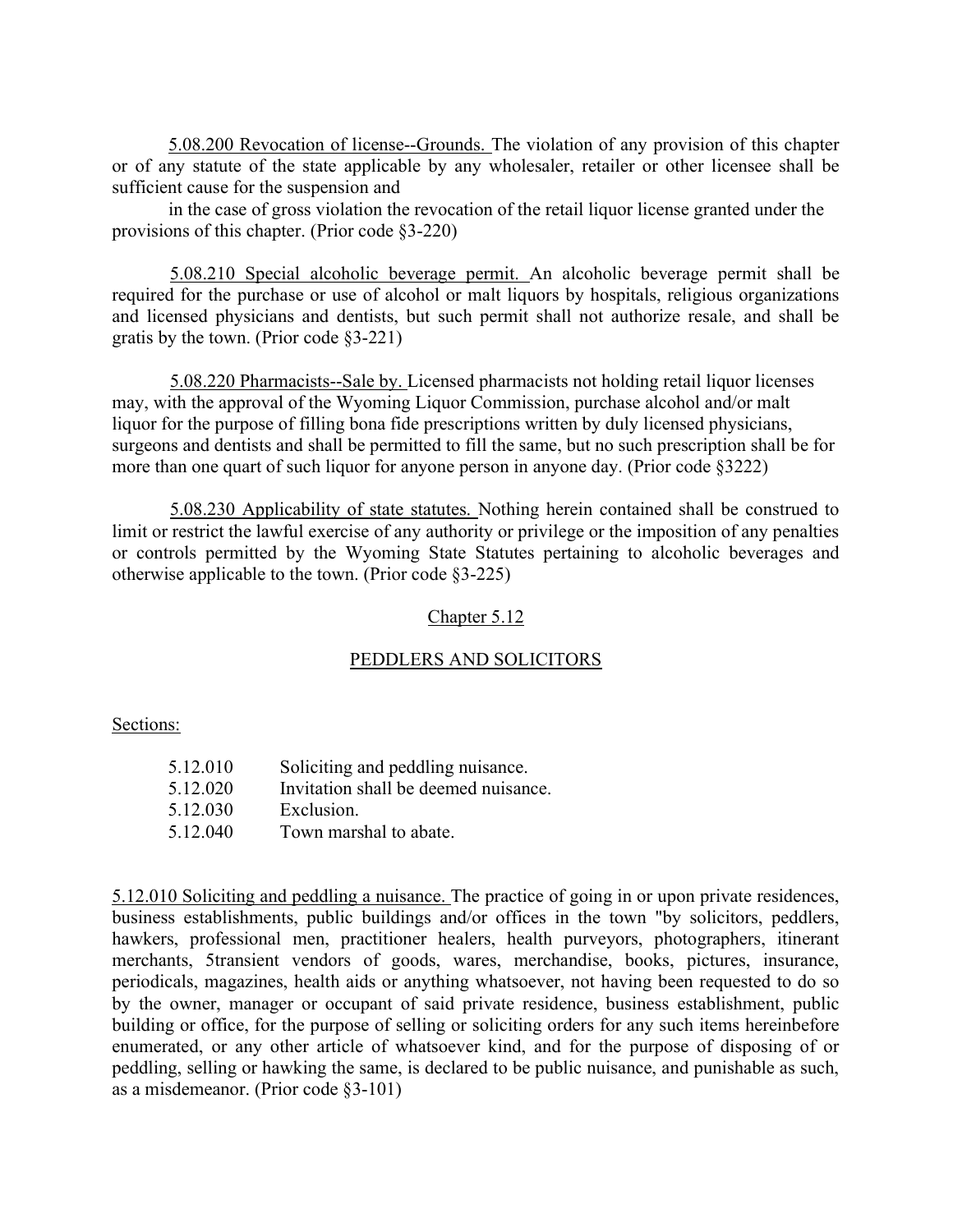5.12.020 Attempted invitation deemed nuisance. Any attempt to obtain an invitation to visit any residence, business establishment, public building or office by personal solicitation or promise of any demonstration, pecuniary profit or benefit, or any gift or advantage, shall be deemed a violation of the terms of this chapter and the provisions thereof. (Prior code §3-102)

5.12.030 Exclusion. Any person who sells at wholesale, direct to a dealer for the ultimate purpose of resale of gift by such dealer is exempt from the provisions hereof, as is also any person locally established selling produce or products raised by himself. (Prior code §3-103)

5.12.040 Town marshal to abate. The town marshal or his deputies are required and directed to abate any nuisance or violation of this chapter as described in this chapter. (Prior code §3-104)

# Chapter 5.15

# **PAWNBROKERS**

### Sections:

| 5.15.010. | Definitions.                                                |
|-----------|-------------------------------------------------------------|
| 5.15.015  | License.                                                    |
| 5.15.020  | Record Keeping.                                             |
| 5.15.030  | Hold Orders and Surrender of Property.                      |
| 5.15.040  | Unlawful Pawnbroker/Secondhand Dealer Practices Designated. |
| 5.15.050  | Unlawful Pawn/Secondhand Customer Practices.                |
| 5.15.060  | Penalty.                                                    |
| 5.15.070  | Applicability of State Law.                                 |
|           |                                                             |

5.15.010 Definitions. For the purposes of this chapter, the following words and phrases shall have the meanings respectively ascribed to them by this section:

A. "Pawn transaction" means the act of lending money on the security of pledged goods, or the act of purchasing tangible personal property on condition that it may be redeemed or repurchased by the seller at a stipulated price, within a fixed period of time.

B. "Pawnbroker" means a person engaged in the business of making pawn transactions.

C. "Person" means an individual person, partnership, corporation or association.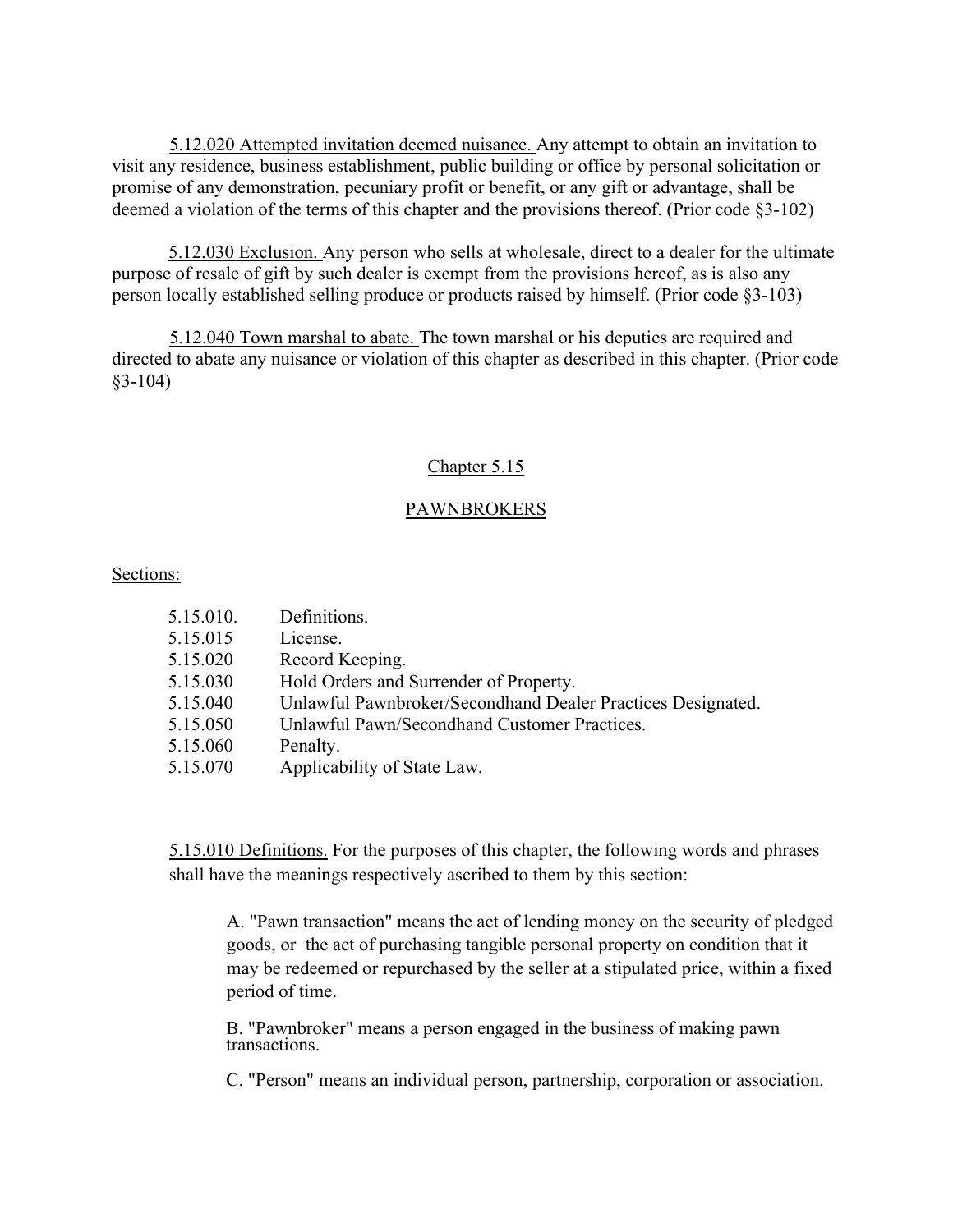D. "Pledged goods" means tangible personal property other than securities or printed evidences of indebtedness, which property is deposited with or otherwise actually delivered into the possession of a pawnbroker in the course of his business in connection with a pawn transaction.

E. "Secondhand dealer" means anyone or more natural persons, partnership or corporation, either as principal or agent or employee thereof licensed under this ordinance whose regular business includes selling or receiving secondhand property, excluding flea markets, antique dealers, used furniture dealers, used car dealers, nonprofit organizations, auction houses, used clothing dealers, property being sold by consignment by the owner thereof or otherwise being traded by any such owner for other property through any such secondhand dealer.

### (Ord. 2012-2; 12/10/2012)

### 5.15.015 License.

A. It is unlawful for any person at any time to engage in the business of pawnbroker/secondhand dealer within the Town of Marbleton without first having obtained a business license from the Town.

B. Any person who shall violate or fail to comply with any of the provisions of this chapter may have his/her license revoked at the sole discretion of the Town Council. The decision of the city council may be appealed to the District Court in the same manner as the decision of an agency may be appealed under the Wyoming Administrative Procedures Act

### (Ord. 2012-2; 12/10/2012)

### 5.15.020 Record Keeping

A. Every person licensed as a pawnbroker/secondhand dealer shall keep at each location specified in the license a record as required by Wyoming Statute  $\S 33-6-106$ , including:

i. The name of each person pawning/selling property, along with a record of a photo identification consisting of a valid Wyoming driver's license with picture of the licensee, Wyoming identification card with picture of the licensee, or valid driver's license issued by another state with a picture of the licensee, or current military identification card with picture of the identified individual, or a valid passport with picture of the individual named therein, or in lieu thereof, at least two of the following forms of identification: Social Security card, valid temporary driver's license, immigration papers, or major credit card. The pawnbroker/secondhand dealer is required to record any identifying numbers of such identification, a current residence, and an accurate description with an approximate height, weight, hair and eye color, race and gender of said person;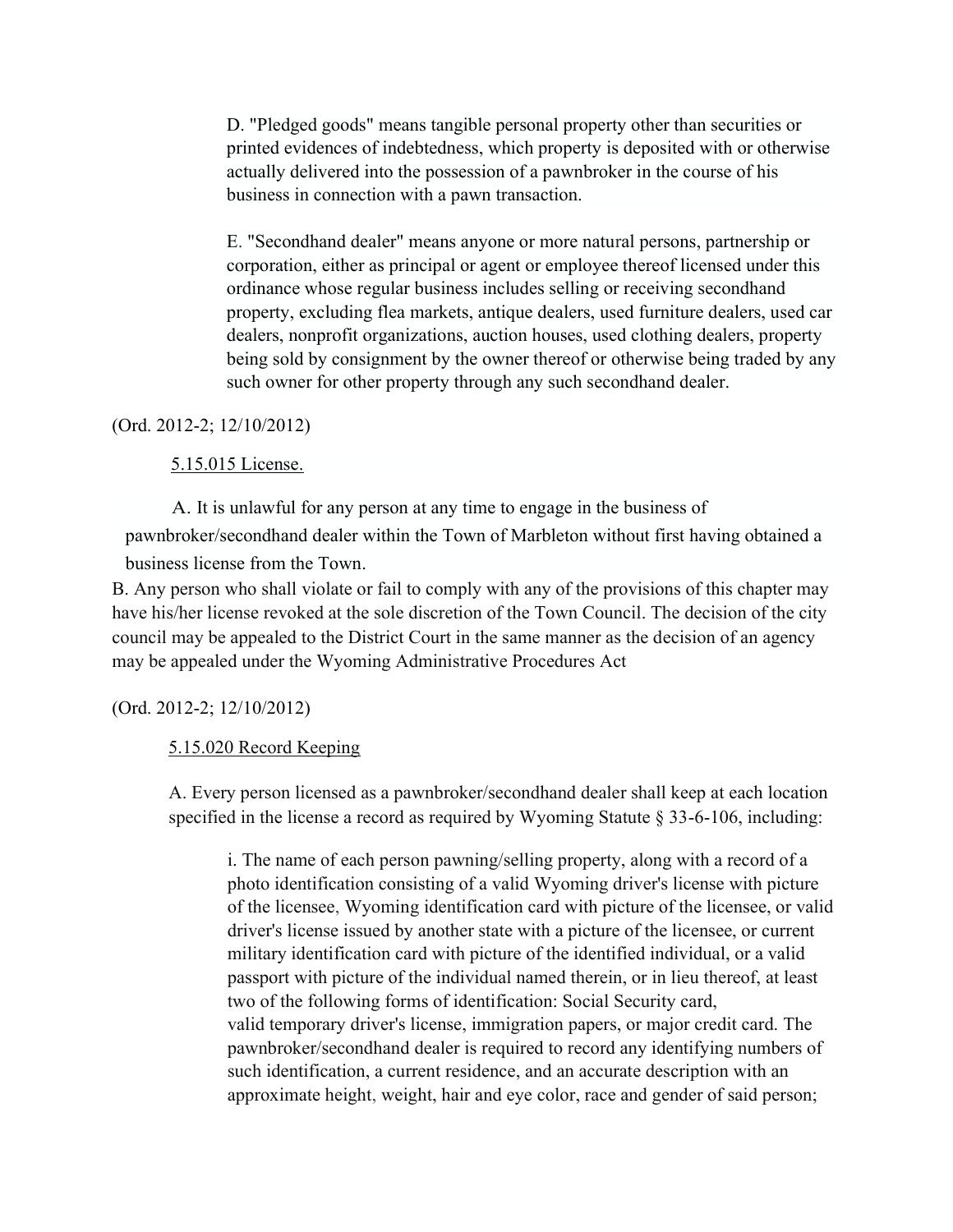ii. The date and time of the transaction, and the number of the property identification ticket for each transaction.

iii. For each item reasonably valued at more than five (5) dollars, the person shall also include an accurate, detailed description of all pledged, purchased or traded goods at the location, particularly describing any identifying marks, including, but not limited to, any and all trademarks, identification numbers, serial numbers, model numbers, owner-applied numbers, brand names or other identifying marks or characteristics that may be on such property, bonds, notes or other securities. The description of multiple similar or identical items that are part of a simultaneous transaction shall have the total number of items listed.

iv. The pawnbroker/secondhand dealer shall require the customer to sign his or her name, in the presence of the pawnbroker/secondhand dealer, on a Declaration of Ownership stating that the pledged item(s) are owned by said customer or, if jointly owned or owned by another, a statement that said customer is authorized to engage in such a transaction. Each such Declaration shall be signed as witness by the pawnbroker/secondhand dealer at the time of the transaction.

B. Such information shall be kept in a substantial, well-organized notebook. All entries shall be made within twenty-four hours of the transaction. All entries shall be made either in ink or indelible pen, and no entry shall be erased, obliterated, deleted, altered or defaced. The book herein shall be kept in a clean and legible condition.

C. Every person licensed as a pawnbroker/secondhand dealer shall make available for inspection the book mentioned in this Ordinance when requested to do so by law enforcement or other officer of the city, and permit such officer to make a copy thereof, and shall also exhibit any personal property, bonds, notes or other securities that may be left with such licensed person for the inspection of any of the above-named officers when requested to do so.

## (Ord. 2012-2; 12/10/2012)

### 5.15.030 Hold orders and surrender of propertv.

A. Any peace officer may order a pawnbroker/secondhand dealer to hold any tangible personal property deposited with or in the custody of any pawnbroker/secondhand dealer, if the officer has reasonable suspicion to believe that such property is connected with criminal activity, for purposes of further investigation. No sale or disposition may be made of such property held by any pawnbroker/secondhand dealer while the hold order remains outstanding. Any such hold order shall be effective for ninety days only, unless a criminal prosecution is undertaken with regard to any such property within such ninety-day period, in which event the hold order shall remain in effect until the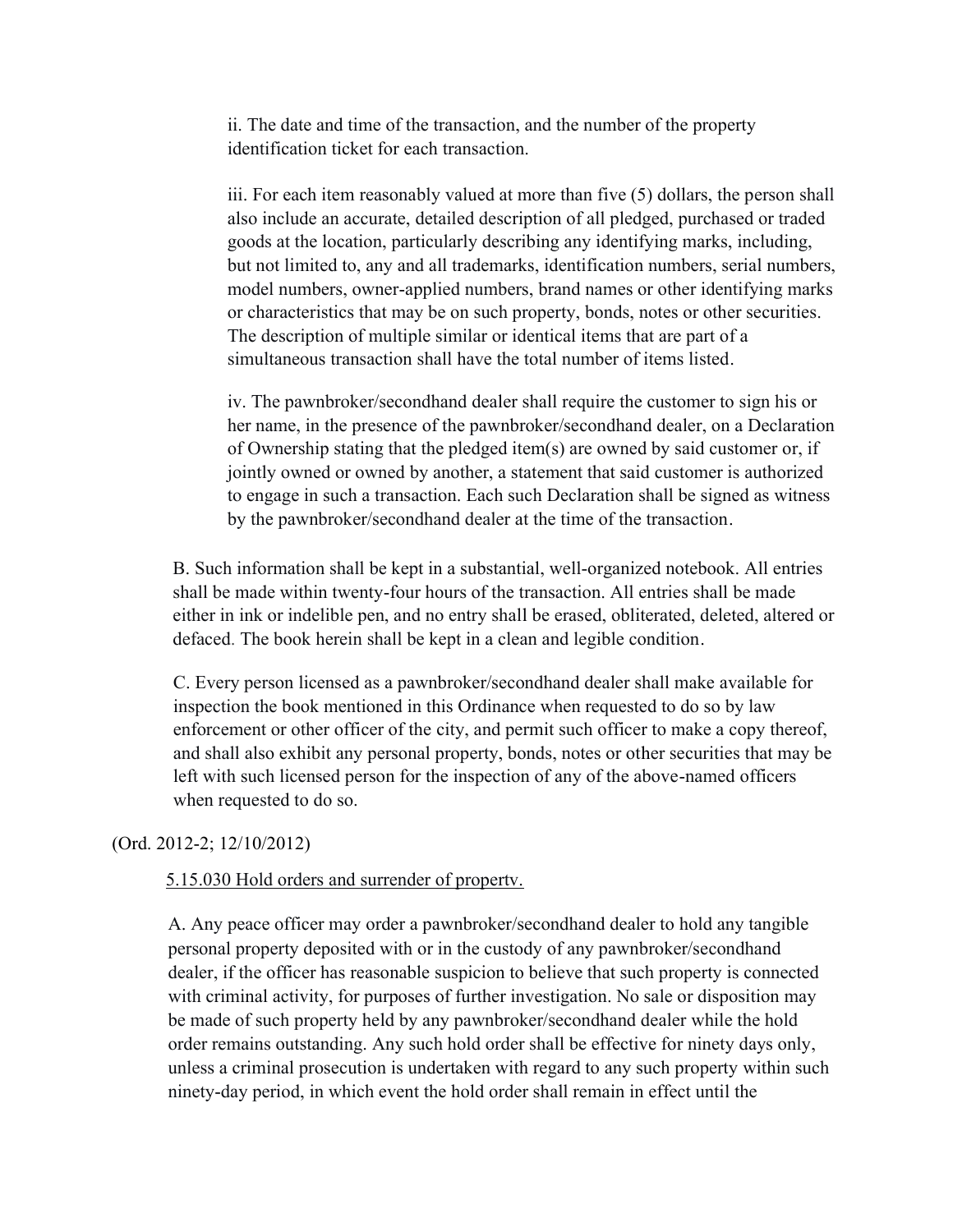prosecuting agency has notified the pawnbroker/secondhand dealer that the prosecution has been completed or dismissed.

B. If any peace officer determines, after investigation, that any article of personal property held by a pawnbroker/secondhand dealer is stolen or illegally obtained property, such officer may take such property into evidence.

(Ord. 2012-2; 12/10/2012)

5.15.040 Unlawful pawnbroker/secondhand dealer practices designated. No pawnbroker/secondhand dealer, or the employee thereof, shall:

A. Enter into a pawn transaction, accept pledged goods, or make a purchase from any person under the age of eighteen years, unless a parent or legal guardian is on scene when the transaction takes place;

B. Accept in pawn or acquire, by purchase or trade any property normally manufactured with a permanently embossed or attached serial number, on which the serial number is missing, obliterated, defaced or otherwise altered; provided, however, this provision shall not apply to sticker-type serial numbers which were affixed to the property by the manufacturer with glue only, and which are missing at the time of the pawn or purchase transaction;

C. Knowingly or willfully make any false representation upon, or in any way falsify any property identification ticket, receipt, pawn/secondhand document or business record;

D. Knowingly enter into any transaction, accept pledged goods or make a purchase from any person under the influence of alcohol, narcotics or stimulants;

(Ord. 2012-2; 12/10/2012)

5.15.050 Unlawful pawn/secondhand customer practices. It is unlawful for any person to:

A. Give false information to any pawnbroker/secondhand dealer regarding either themselves or the property being pledged or disposed of by sale or trade.

B. Alter the appearance of or conceal the true identity of any item being pledged or disposed of by sale or trade.

C. To knowingly pledge, or dispose of by sale or trade any item where a serial number has been altered, defaced or removed.

D. To pledge or dispose for sale or trade any item which is or a reasonable person would believe is stolen.